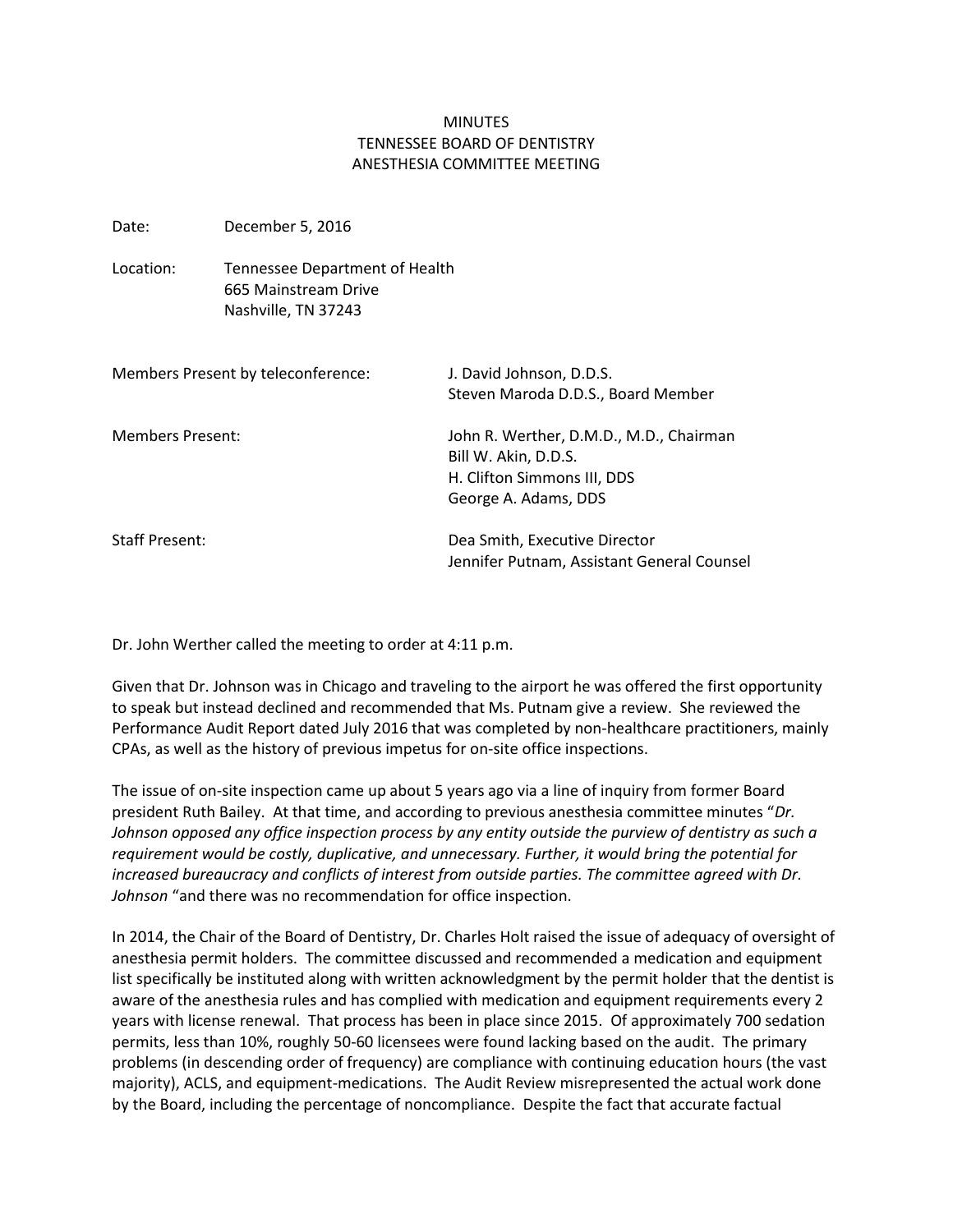information was submitted to the auditors to provide correct information to the Board of Dentistry, this information was NOT included in the Performance Audit Review final report. Thus the Audit Review as published is not an accurate description of the Board of Dentistry efforts to date. There are currently 668 licensees as of the time of the anesthesia committee meeting. This is down from approximately 700. There have been some renewals and some who have opted to retire or downgrade the permit to a lower level of anesthesia. The initial objective with Dr. Holt's initiative was to collapse the number of permit holders if they were out of date and it appears that this process is working.

The issue of facility permit was discussed. An individual practitioner has a permit. The facility permit is separate from a provider permit. This is done in veterinary medicine. Staff indicated it is easy for them to track provider and facilities this way. It is problematic however if there are 2 or more licensees at a single facility, when specifically an inspection might be done since the licensees may have permits that renew at different times. The AAOMS office inspection model is for practitioner and each facility to be evaluated every 5 years.

Dr. Johnson provided numerous documents to the committee in advance as well as an email to the committee on December 5. In his December 5 email he opined that there was general consensus of the community that an on-site inspection was needed and made several recommendations thereto. Specifically, he stated that he is a proponent for the American Association of Oral and Maxillofacial Surgeons (AAOMS) Office Anesthesia Evaluation (OAE) but did not favor office anesthesia evaluation or inspection "outside the purview of dentistry."

Dr. Simmons submitted an August 2007 editorial from the ADSA Pulse and argued against the need for office inspection for either facility or dentist. Dr. Johnson countered that there may be a bias in this editorial in favor of the itinerant provider model. In part due to concerns expressed by Dr. Johnson that if the Board of Dentistry did not institute office inspections—that an outside entity might take this over-- Ms. Putnam noted that even if the committee said no office anesthesia inspections were required at this time, the Board will continue its individual paper audit.

There are no outside parties that can come in and take over the process of office inspection from the Board of Dentistry. Dr. Simmons inquired as to whether all levels of anesthesia permits were to be inspected. He also wondered how many non-OMS dentists have deep sedation/general anesthesia per minutes in the state of Tennessee. Dr. Simmons noted that 10 years ago this issue came up and the response was to increase continuing education requirements. He recommended potentially considering that as an alternative to office inspections since education/better training should be proportional to better safety, particularly since continuing education lapse is the number one finding on the written audit and failure to timely maintain ACLS is the second.

Dr. Bill Akin mentioned one issue not addressed is initial permitting. He has a general anesthesia permit. Perhaps we might contact dentists with permits and offer them the option to decrease the level of anesthesia permit voluntarily depending on their personal circumstances, current level of training and interest. Dr. George Adams noted that operating room availability for pediatric dentistry is MUCH MORE difficult in recent years and that we have to be careful about decreasing access to care for patients particularly in non-urban counties. Hospitals in Nashville actively remove pediatric dentists off staff or severely limit their operating room time. Dr. Adams noted that 1 million children are currently under TennCare.